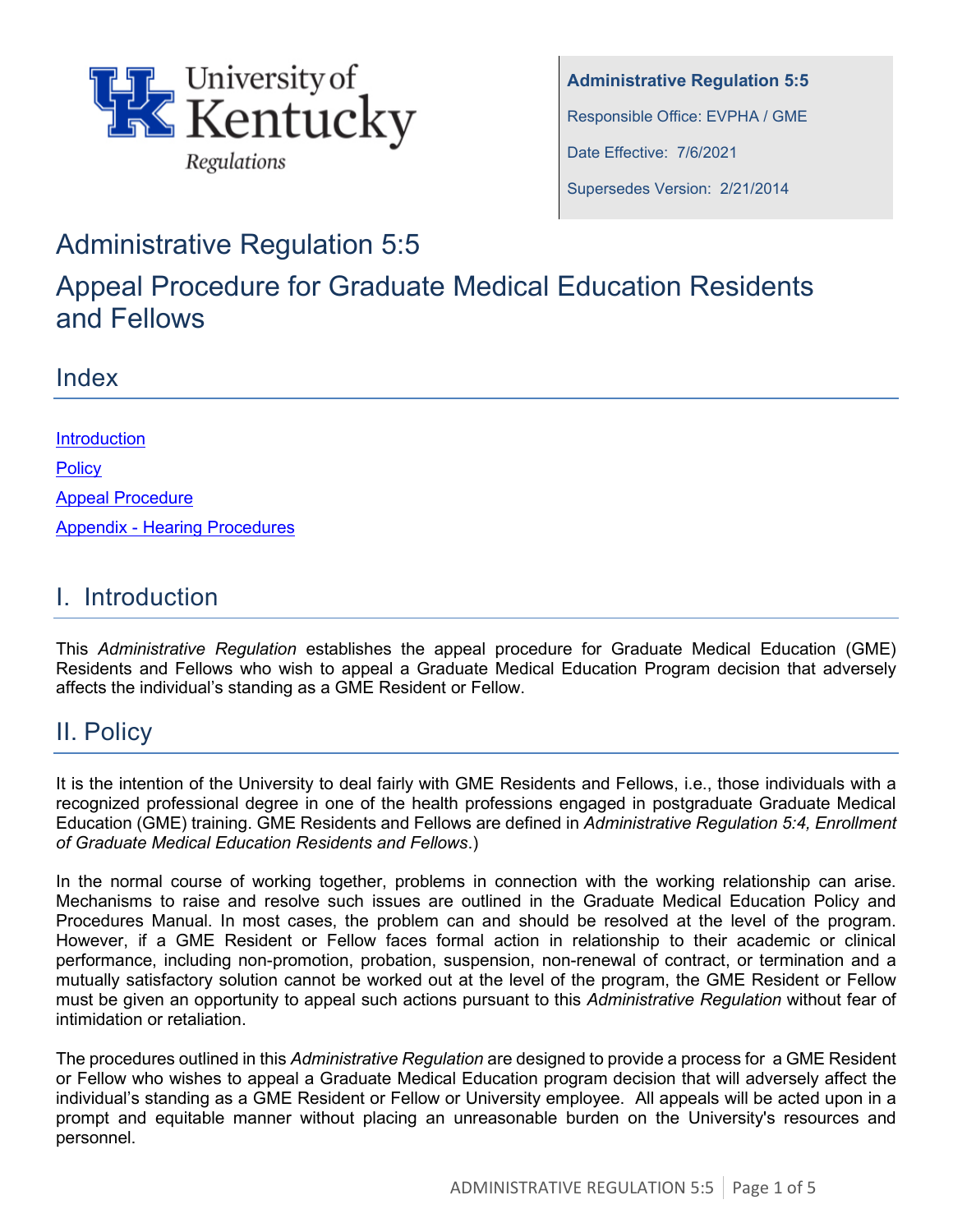## III. Appeal Procedure

- A. The GME Resident or Fellow may appeal a program decision or action that adversely affects the individual's standing as a GME Resident or Fellow or University employee to the Graduate Medical Education Committee (GMEC), but only if the program decision is non-promotion, probation, suspension, non-renewal of appointment, or dismissal/termination. The appeal must be submitted in writing to the Senior Associate Dean for GME / Accreditation Council for Graduate Medical Education (ACGME) / Designated Institutional Official (DIO), (hereafter referred to as the "Senior Associate Dean for GME") within thirty (30) calendar days of the action the GME Resident or Fellow is appealing.
- B. The GME Resident or Fellow must indicate in the writing appeal whether they intend to appear in-person to present their case at a hearing of the GMEC Appeal Committee. If the GME Resident or Fellow intends to appear in-person, the additional procedures for the hearing contained in the Appendix to this regulation will apply.
- C. If a GME Resident's or Fellow's appeal raises a complaint related to harassment or discrimination, or sexual misconduct, the Senior Associate Dean for GME must refer the allegation to the Office of Institutional Equity and Equal Opportunity (see Administrative Regulation 6:1 and Administrative Regulation 6:2). Once the Office of Institutional Equity and Equal Opportunity completes its investigation and issues its report and recommendation, the GME Appeal procedure will continue; however, there may be instances where the processes are parallel.
- D. The appeal must be reported to the GME Resident's or Fellow's program director and department chair or other appropriate unit leader sharing oversight responsibility for the training program. The Senior Associate Dean for GME, who is also the Chair of the GMEC, must appoint an Appeal Committee and designate a chair. The Appeal must be comprised of at least five (5) members, which include:
	- 1. At least three (3) impartial members who are members of units outside the GME Resident or Fellow's department and are program directors or associate program directors;
	- 2. At least one (1) impartial resident or fellow who is a member of a unit outside the GME Resident or Fellow's department; and
	- 3. One administrator from the GMC Office (*ex-officio*, non-voting).
- E. The Senior Associate Dean for GME, will be afforded a reasonable amount of time to appoint the Appeal Committee with the goal of doing so as quickly as is feasible for participants. The Appeal Committee members may be chosen from members or non-members of the GMEC. The Senior Associate Dean for GME must notify the appealing GME Resident or Fellow of the members.
- F. Any member of the Appeal Committee who has a conflict of interest must immediately recuse themselves by notifying the Senior Associate Dean for GME of their conflict of interest and intent to recuse. Conflicts of interest include, but are not limited to, personal knowledge of the facts and circumstances of the allegations or having a family, personal, faculty/student, or professional relationship with either the appealing GME Resident or Fellow, or the involved faculty and administrators.
- G. The GME Resident or Fellow may challenge any Appeal Committee Member for cause if there is a belief that a member of the Committee has a conflict of interest. Challenges to the Appeal Committee members must be made no later than five (5) business days of receiving notification of the Committee membership. The Senior Associate Dean for GME will determine if cause exists and must excuse any member where Cause exists.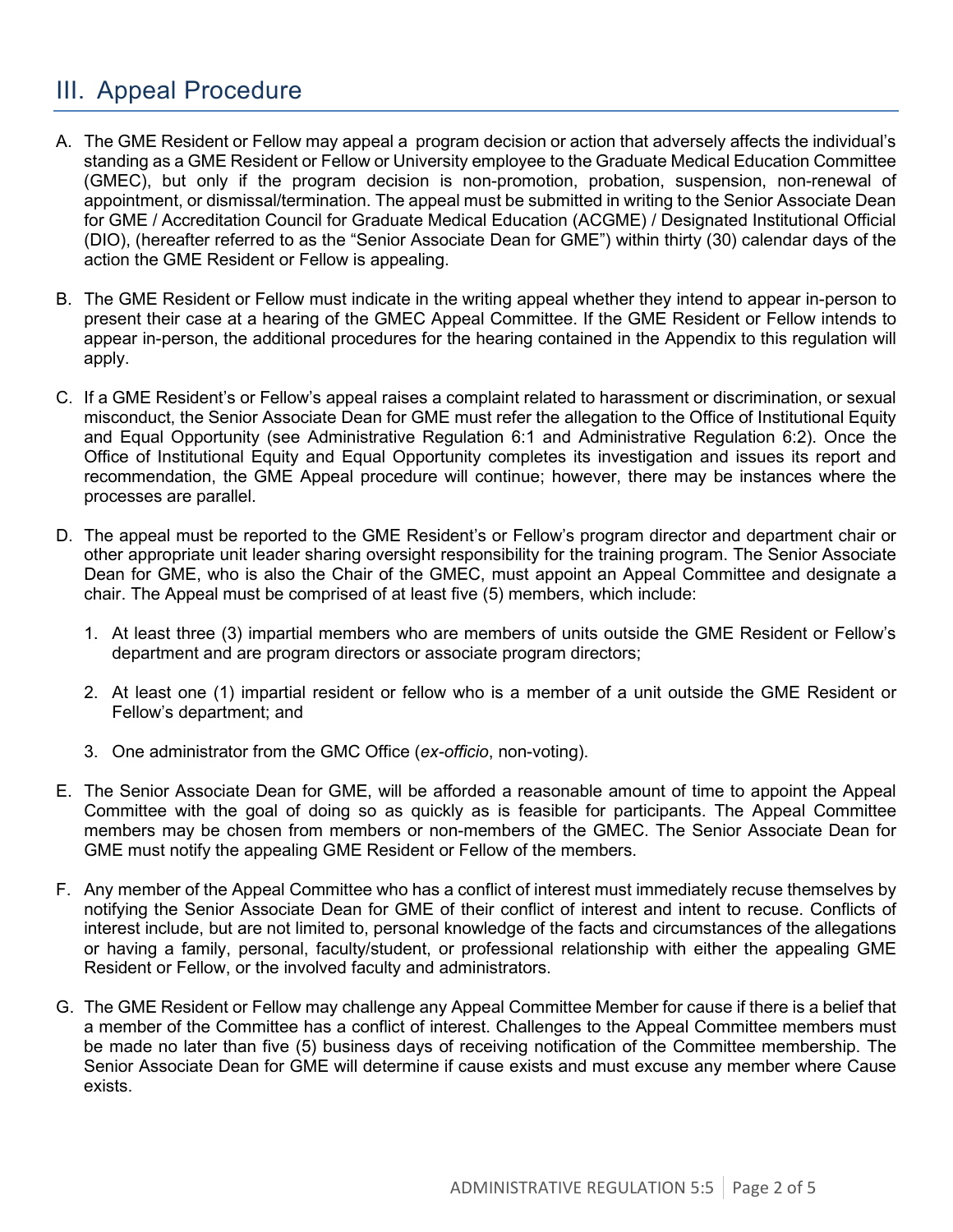If a GME Appeal Committee member recuses themselves or if the Senior Associate Dean for GME excuses a member for cause, the Senior Associate Dean for GME will select another person to serve on the Committee.

- H. If the GME Resident or Fellow does not request an in-person hearing, the Appeal Committee must investigate the appeal, accumulate and study the facts in the case, and notify the Committee appealing GME Resident or Fellow in writing of the Committee's findings and decision within ten (10) business days (Saturdays, Sundays, and holidays excluded) after initiation of committee appointment, unless extended for cause by the Senior Associate Dean for GME. The Appeal Committee must also notify the Senior Associate Dean for GME and the GMEC of the decision. If a hearing is requested, the procedures set forth in the Appendix must be followed.
- I. The decisions of the GME Appeal Committee are final.
- J. A copy of the Appeal Committee's written findings and decision, must be forwarded to the program director, the department chair, and/or other appropriate unit leader sharing oversight responsibility for the training program, and to the Graduate Medical Education office for filing in the GME Resident or Fellow's official Graduate Medical Education file.
- K. In any case involving discrimination or harassment, copies of the Appeal Committee's findings and final decision also must be forwarded to the Office of Institutional Equity.
- L. If a resident or fellow believes that a violation of academic freedom significantly contributed to their termination, they have an opportunity to be heard by the University Senate Advisory Committee on Privilege and Tenure in accordance with *Governing Regulation X.D*.

#### References and Related Materials

Governing Regulations X, Regulations Affecting Employment

Administrative Regulation 5:4, Enrollment of Graduate Medical Education Residents and Fellows

Administrative Regulation 6:1, Policy on Discrimination and Harassment

Administrative Regulation 6:2, Policy and Procedures for Addressing and Resolving Allegations of Sexual Harassment Under Title IX and Other Forms of Sexual Misconduct

Behavioral Standards in Patient Care

[Graduate Medical Education Policy and Procedures Manual](https://gme.med.uky.edu/sites/default/files/2020-21%20Policy%20and%20Procedures%20FINAL%203-12-2021.pdf)

#### Revision History

8/1/1977, 7/1/1983, 4/30/1993, 10/19/2000, 6/30/2007, 2/21/2014, 7/6/2021

For questions, contact: [Office of Legal Counsel](mailto:LegalRegs@uky.edu)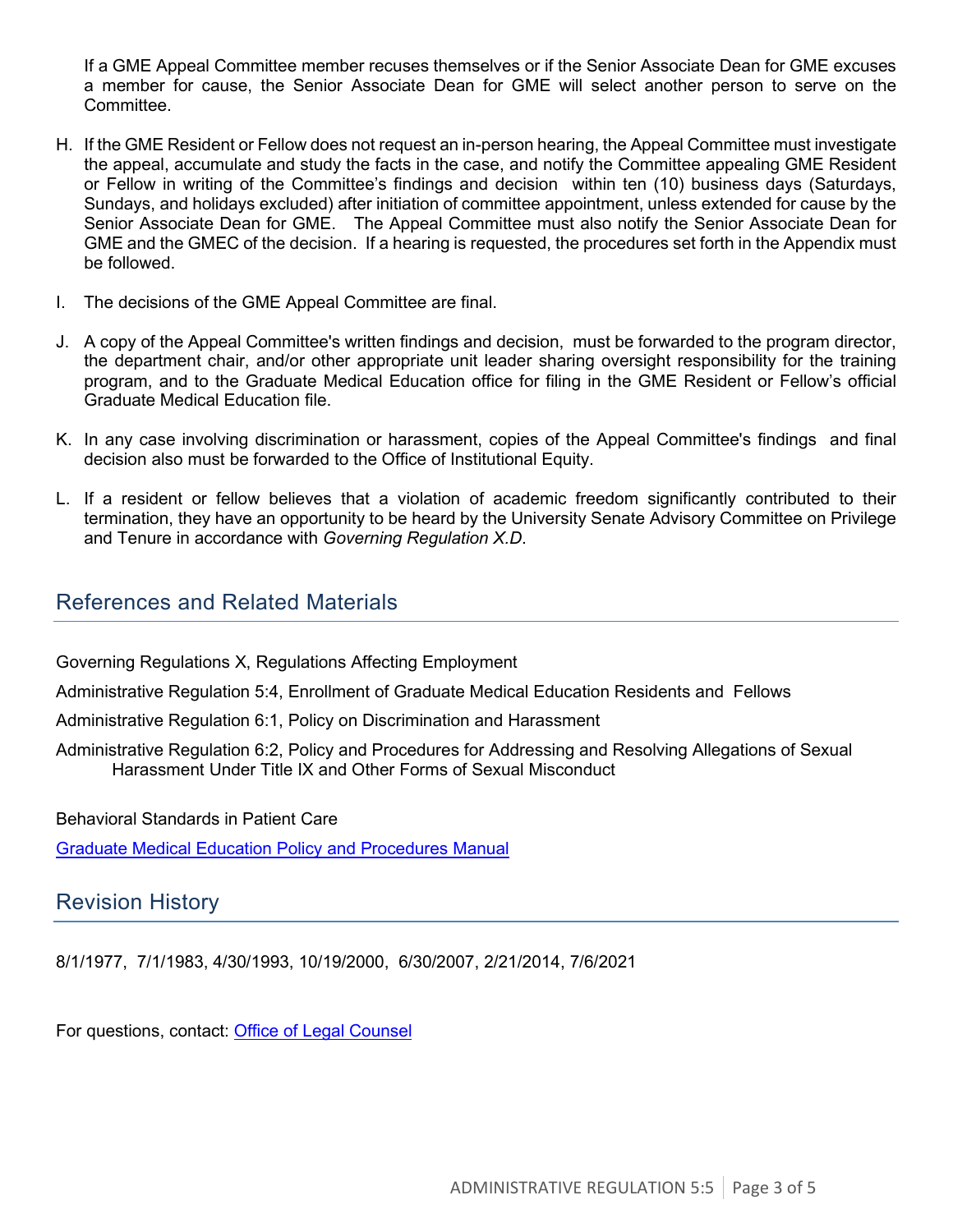#### Appendix

#### GME APPEAL COMMITTEE HEARING PROCEDURES

- 1. The faculty member or administrator responsible for initiating the action or complaint that led to the GME program's adverse decision regarding the GME Resident or Fellow should attend the hearing if possible. If the faculty member or administrator cannot attend or chooses not to do so, the hearing may proceed based on any written information submitted by the faculty member or administrator.
- 2. The GME Resident or Fellow may have an advisor of their own choice at the hearing. The role of the advisor is to provide advice to the GME Resident or Fellow who has requested his/her presence. The advisor may speak on behalf of the GME Resident or Fellow, make an opening and closing statement, and examine and cross examine witnesses. The Chair has the authority to have a question re-worded or not allow the questions based on redundancy or relevance.
- 3. If the GME Resident's or Fellow's advisor is an attorney, the GME Appeal Committee Chair must be notified in writing at least five (5) business days prior to the date of the hearing.
- 4. An attorney representing the University will be available to advise the GME Appeal Committee, and may speak on behalf of the University, make an opening and closing statement, and examine and cross examine witnesses.
- 5. Because hearings are administrative in nature, not legal proceedings, the GME Appeal Committee is not bound by technical rules of evidence usually employed in legal proceedings but may consider any evidence it deems relevant or appropriate.
- 6. The GME Resident or Fellow may submit written material to the Appeal Committee, through the Chair, at least seven calendar days prior to the hearing.
- 7. The GME Resident or Fellow will not be compelled to give testimony that might tend to be incriminating. Refusal to do so will not be considered evidence of responsibility or guilt.
- 8. The GME Resident or Fellow will receive written notice of the hearing date, time, and location at least ten (10) business days prior to the date of the hearing . Notices will be sent to the GME Resident's or Fellow's official UK email address.
- 9. Hearings may be open or closed, according to the GME Resident or Fellow's choice, which must be specified in writing two (2) business days in advance. If not specified, the hearing will be closed.
- 10. If the GME Resident or Fellow, faculty member, or administrator wish to submit written materials during the hearing, they must bring enough copies to provide each member of the Appeal Committee.
- 11. The GME Resident or Fellow must have the opportunity to hear all witnesses.
- 12. The GME Appeal Committee may, at its discretion, request or receive and review additional information in addition to that provided by the GME Resident or Fellow, faculty member or administrator.
- 13. The GME Appeal Committee, after concluding the hearing, will reconvene in executive session to decide the appeal.